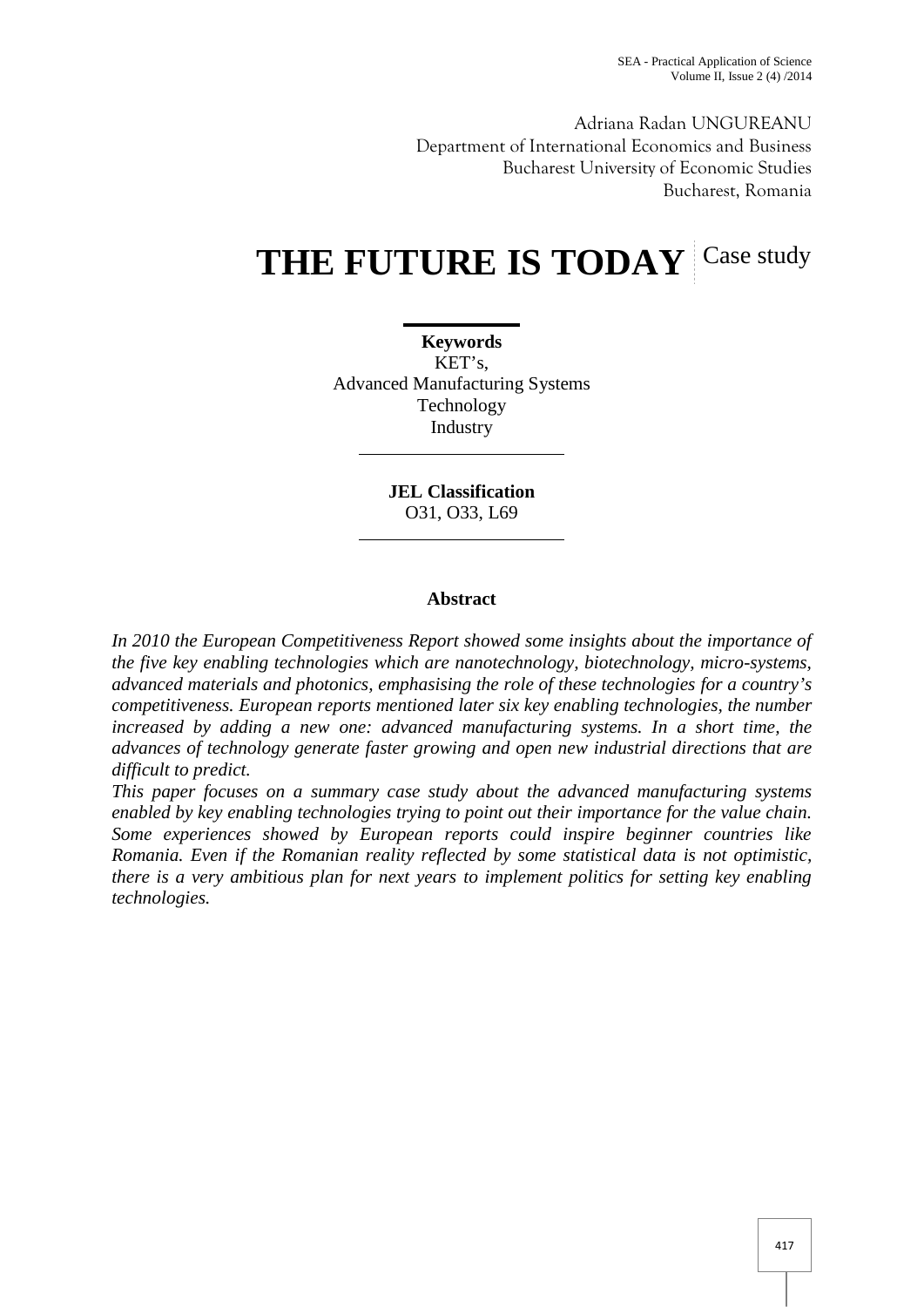## **1. Introduction**

The most important goal of an economic activity is to organize the transformation of raw materials into products that change the life of people in a better way and keep the environment healthy.

As raw materials are an important part of the environment, they have to be used wisely. The main actor of this process is the human being, the only one responsible for organizing the economic activities and also of his own life. These both could run through creativity which can give the right direction of any effort.

Sometimes the creativity becomes complex where qualified people manifest ideas giving a strong contribution to the humanity by advances that influence the map of the industrial businesses.

Industry is organized around technologies that are the result of creativity through research and development (R&D) activity.

Changing the technologies is the most important step to be taken in order to achieve better results and to incorporate innovation into economic activity.

The focus is on those technologies that use few raw materials, obtain products with better characteristics that will be the leaders on the market.

The new technologies are the result of intense R&D activity and are far from traditional ones. They are the result of a multidisciplinary approach and operate at microscopic levels. They demand new forms of organization at the level of researchers, entrepreneurs and the state, in order to achieve new levels of cooperation to enhance innovation and creativity.

The European Union looks at these new technologies with hope and draft measures and programs to implement them into the European industrial landscape until 2020.

In 2010 the European Competitiveness Report showed some insights about the importance of the five key enabling technologies, the so called KET's, which are nanotechnology, biotechnology, micro-systems, advanced materials and fotonics, emphasising the role of KET's for a country's competitiveness. Later, European reports mentioned six KET's, that means the number of KET's increased by adding a new one: advanced manufacturing systems. In other words, the advances of technology generate faster growing, the industrial landscape becomes more and more complex and open new industrial directions that are difficult to predict.

In this context, Romania tries to overcome the gap between the national industrial landscape and the most advanced industries of the European Union, with the help of the National Strategy for Reasearch, Development and Innovation 2014- 2020.

The research activity follows the developments of technologies applied to industries and gives the right answers to entrepreneurs, to researchers and government in order to change in a better way the economic activity by using innovation and creativity.

This paper is divided in three main parts: in the first part develops some theoretical concepts about industry, value chain, innovative chain, technologies and key enabling technologies; the second one focuses on some issues about advanced manufacturing systems in Europe and in Romania; the third part presents some conclusions with ideas to be followed.

## **2. New technologies create new business**

From the theoretical point of view, the concept of industry met innumerable definitions. Most of them refer to the idea of different actors involved in production activity. Then the theory points the difference between the concept of industry and industrial sector. Some theories (Langager, 2009) say that even if there is a difference between these two concepts, they are used often with the same meaning. In reality the industrial sector concept comprises a larger number of actors while the concept of industry refers to the actors involved in similar activities. This means industry comprises companies that are a part in a sector, while in an industrial sector there are many industries (Langager, 2009).

Nowadays the new entrants in an industrial sector are creating own rules regarding the competition and business models. As Estall (1967:19) says all the industries and all the firms connected to these own their existence to individual decisions and the development depends on the experience of the people involved, on the advantages offered by their locations.

Every stage of the industrial development was characterized by activities analyzed in economic theories. For every new stage, the existing theory showed its limits and pushed to create a new one. Every industrial change rethink the entire system of institutions and rules that govern the entire field, because the industrial evolutions are not reflected at the micro level, but at the macro level too (Ghemawat, 2010). The existing industrial models create solutions for an existing demand. Through new technologies, new products are born for a future demand. Ghemawat (2010:31) shows every new strategic theory analysis new parts involved into the industrial process. This means, when new actors involved in the industrial system will create new rules for plying on the market new theories will be born.

Jolly (2012) says new attractive technologies create new business. The first actor in a new technology can impose own technical standards on the market, but in time, when new actors come and the business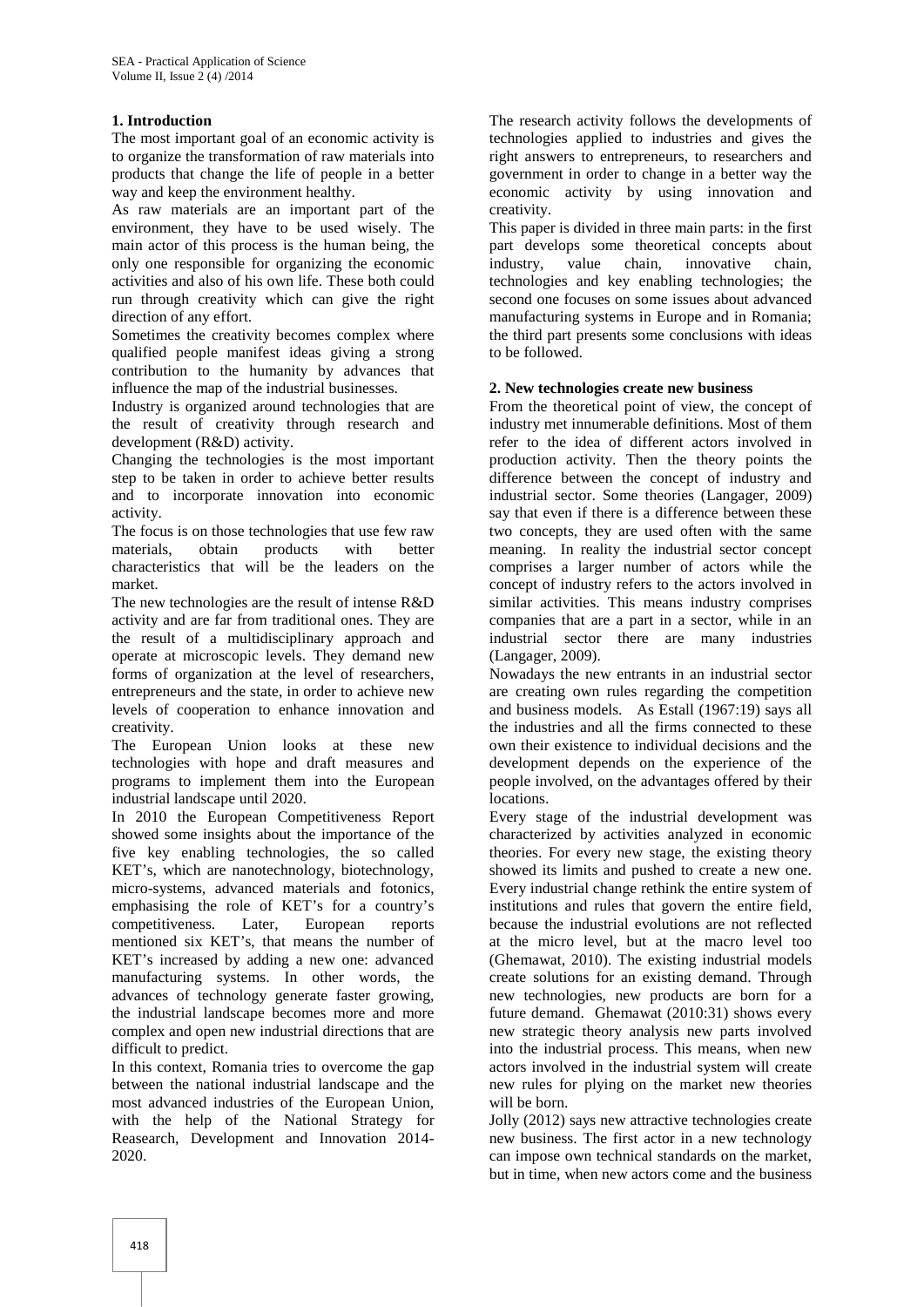become attractive only some of them can impose own standards, most of them will be only followers. Jolly (2012) shows that an existing strong technology design will be followed, but if it does not exist it will be created.

Jolly (2012) says the criteria for a technology selection takes into consideration financial aspects, investment return, but the main objective is income maximization for a potential unit venture. Generally the technological analyse follows two aspects: the future trend in terms of volume and life cycle, and power supplied to the company in terms of competition (Jolly, 2012).

Another criteria to select a technology refers to the life cycle of the product as a result of its use, and the effect of the company position regarding that product in comparison with the competition (Jolly, 2012). The selection of a technology refers to the choice of the patent from two points of view: it reflects the interest for that technology through a big demand of a certain patent or the patent reflects the company position on the market. The studies show a high attraction for a certain technology, but the products resulted failed on the market (Jolly, 2012). These idea emphasize the commercial aspect as very important too (Jolly, 2012), but for very new technologies it is difficult to estimate their market potential (Jolly, 2012).

Almidi et al. (2011) says that certain industries based on scientific discoveries become market leader by using some technological or commercial practices. These companies have an intensive research and development (R&D) activity and succeed to obtain better performance than competition and extend market share (Almidi et al., 2011).

New technologies impose new innovation standards for every actor involved in an industrial sector.

Morris (2002) says that globalization stressed on division of work and thus the cooperation is very important. Kramer et al. (2011) say that the core of the value creation process is the business network. Kaplinsky et al. (2000) defines value chain as all activities regarding the creation of the product describing the entire process starting with idea and finishing with the final user. The value of the network process is made by the quality and longevity of the relationships and by the ability to develop and innovate (Kramer et al., 2011).

Some studies show that market leader can design the value chains by adding or eliminating suppliers (Elg et al., 2011). Morris (2002) says there are key actors into the value chain and these assume their responsibility for their level regarding the connection of some other actors to the chain at the sector, national, regional or global level.

European Competitiveness Report (European Commission, 2010:133) shows that an innovation project takes into consideration the expenses for the

R&D and the way to recuperate them through sales process, but they regard the entire chain of the business made of suppliers and customers.

Recently, the industrial landscape is reconfigured by the necessity to reduce the consuming of the raw material due to its existence in less and less quantities. In this direction the discoveries are technologies as result of interdisciplinary cooperation and they can be used in many industrial fields or generate new industries. As the Ghemawat shows (2010:30), the technology can be the border of an industry.

Due to large R&D effort, new industry is born and its core feature is defined by so called "key enabling technologies" or KET's. These Ket's means the creation of fundamental new products, supplying substantial economic advantages, satisfying a wide range of demands and involving industries with no connection to the past (European Council, 2010: 131). There are six types of KET's: photonics, nanotechnology, biotechnology, advanced materials, micro-systems and advanced manufacturing systems (IDEA et al., 2012).

Nanotechnologies applications are used through magnetic, mechanical, electrical, biological and optical procedures at the molecular level and the dimensions are smaller than 100 nm (European Commission, 2010, p.77).

The micro-systems suppose miniaturization of the integrated components, combining semiconductor technologies with nanotechnologies applied to silicon structures smaller then 100nm (European Commission, 2010, p.77).

Biotechnology is based on the use of microorganisms in the industrial production of bio materials, bio-fuels, textiles, paper, within an environmentally-friendly process by recycling the "wastes" as raw materials (European Commission, 2010, p.77).

Advanced materials enable better properties than traditional materials, are applied in all industries, affording low costs with high performance and a positive impact on environment in comparison with the traditional products (European Commission, 2010, p.77).

Photonics use photons replacing electronics by combining physics, nanotechnologies, material biotechnology, chemistry, electric engineering in the development of laser, electronics, optic fibres (European Commission, 2010, p.77).

Advanced manufacturing systems integrate production systems, equipments and processing controlled by complex communication systems (IDEA et al., 2012, p.26).

The main characteristics of KET's are their location into the small and medium sized companies placed in clusters. As IDEA et al. (2012, p.33) says, KET's need substantial investments and are supported by the state. Even it seems a paradox,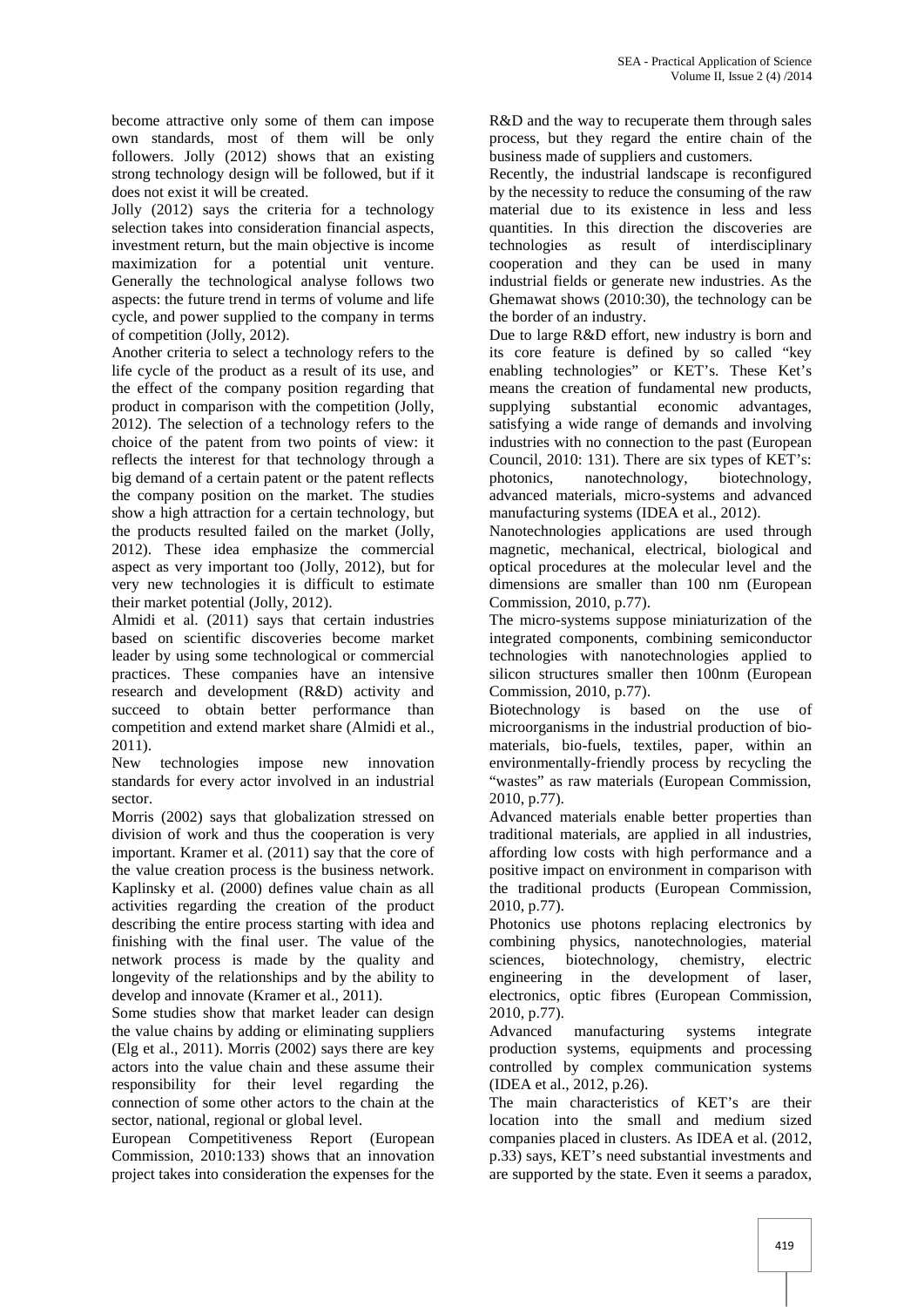small or medium companies has their limits in creating complex networks, but it can cooperate efficiently at the international level and can offer flexibility, good communication and control of huge investments.

Qing (2012) shows many of the clusters have the state's support which created the proper institutional environment and policies. Through these measures the entire complex of cultural, business and geographical factors are efficiently used for creating new industries and specialized labour that will attract investors and foreign capital by intensifying the entrepreneurship.

Chiarvesio et al. (2008) says that districts can develop a specialization through an innovative strategy imposed by a leader company which create a commercial network or some essential resources. In this way, the companies inside the district could become important nodal point into the value chain.

Some studies show (Coccia, 2012) that R&D activity is not enough for an economical development, but the way to allocate the resources is very important. It refers to labour, infrastructure and raw materials, all these are important for industrial companies to be competitive (Boons et al., 2012).

Another idea which generates competitiveness regards cooperation (Tidstrom et.al, 2012) The cooperation aspect is not often mentioned in the practice, mostly the competition is predominant.

Davis et al. (2012) says that intelligent manufacturing process supposes new information based on testing the research issues. In this process the most important element for creating competitive advantage could be the qualified labour instead of the technology (Davis et al., 2012).

## **3. AMS in the European context**

This paper tries to underline the importance of advanced manufacturing systems as a part of KET's which will close the value chain by new products. Since this concept is very young technologies, the approach is more theoretical, but there are already some examples as good practices to be followed. The general lines are offered by some European reports that present a clear picture of this new area. Experiences showed into these reports could be an inspiration for Romania as a beginner in KET's. Even if the reality reflected by some statistical data is not promising at all, there is a very ambitious plan for next seven years (2007- 2014) to implement politics for setting KET's.

## **3.1.The AMS concept**

Until now, the KET's have little value added and use to the society. Most of the discoveries remain still laboratory projects. The AMS are required to produce value through KET's and to implement the products for tomorrow.

As the effect of globalization, the most modern productivity and manufacturing systems were implemented in

remote corners of the World (Thematic Report, 2010, p.1). Nowadays the technology trend will give answers to the pressure of small consumption of materials and this will be global implemented everywhere in the future through advanced manufacturing systems enabled by KET's. The future products will be a resource and energy efficient with impact in commodity prices (Thematic Report, 2010, p.2). Who will be able to master AMS will keep the key related to the costs, quality, life cycle and performance of the products. The Thematic Report (2010, p.3) defines AMS as a whole system involved in production like plants, equipments, information technology or robotics used in the manufacturing process. It is important to understand that AMS refers to processes and solutions. The difference between the traditional manufacturing processes and AMS consists in the speed of production, costs, material consumptions, precision, impact on environment and the materials used and it can be done using a high speed information and communication systems (Thematic Report, 2010, p.4).

As the Thematic Report (2010, p.4) says AMS is a mix of technologies, like "material engineering technologies (cutting, knitting, turning, forming, pressing, chipping), electronic and computing technologies … measuring technologies (including optical and chemical technologies), transportation" and logistic technologies.

The main purpose of AMS is to create new high tech-products through new inventions for the future of manufacturing (Thematic Report, 2010, p.3). AMS is applied in some activities like pharmaceuticals, biotechnology, micro-nano electronics, automotive, food sector and every process from the value chain (Thematic Report, 2010, p.5)

The value added obtained by traditional manufacturing systems came through "removing, reshaping, mixing or adding materials" (Thematic Report, 2010, p.4). Nowadays the manufacturing process creates value added through miniaturization, acting at smaller and smaller scales with the help of KET's.

Thematic Report (2010, p.5) shows that the structure of the AMS value chain is the same as in the traditional manufacturing starting from raw material to the production of the final products and services.

The characteristic of every value chain stage is that AMS changes every step of the manufacturing process.

AMS have a strong impact not only from the technical point of view regarding the industrial processes, but also on the business models consisting in lean production, supply chain, integration reflected into production efficiency, environment performance (Thematic Report, 2010, p.6).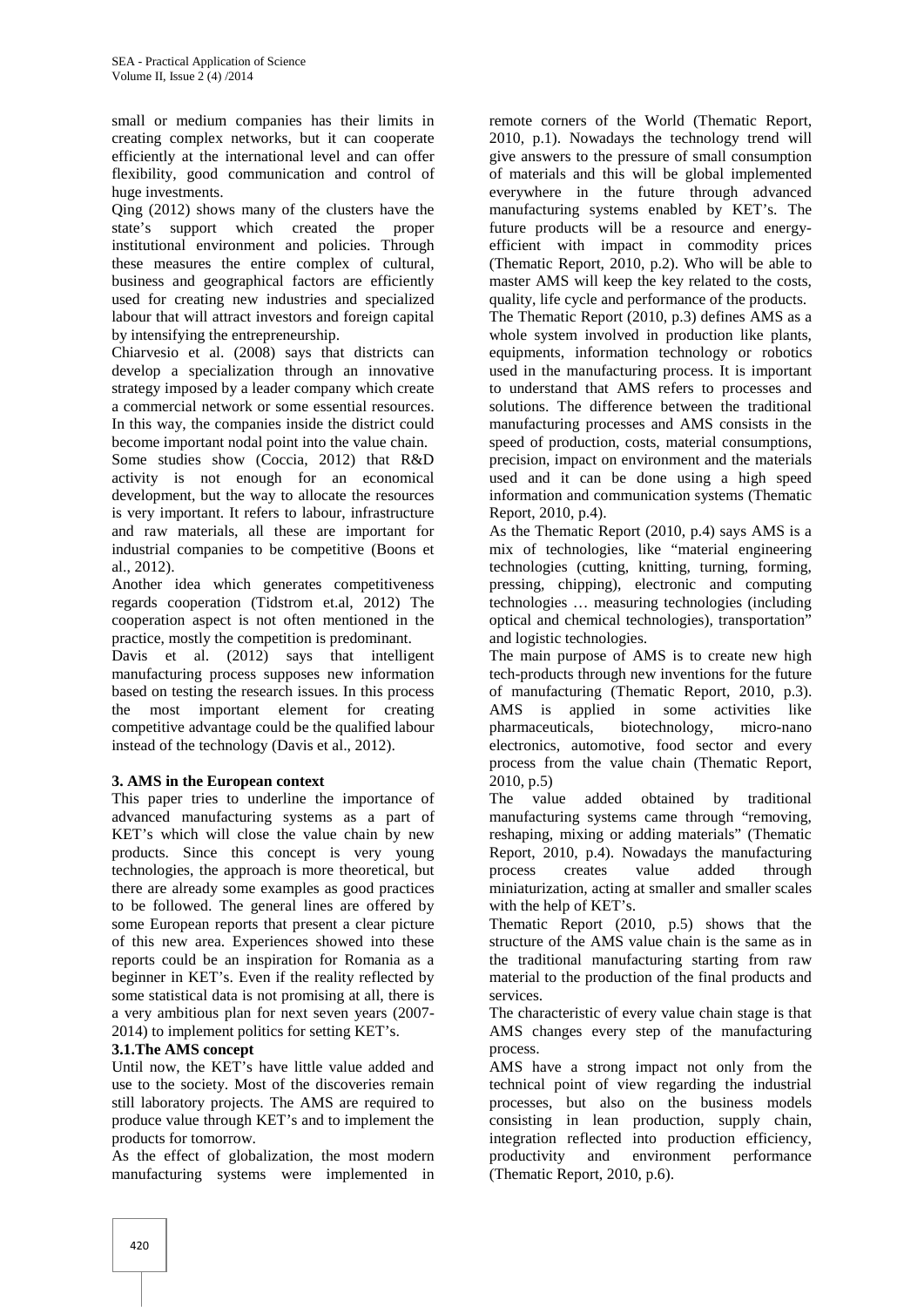The AMS enabled by KETs have as target to generate new products affordable in terms of economic feature as energy consume, low-cost transport, and energy saving manufacturing process. In terms of energy consume, they have to follow the trends of discoveries in the field of energy, using renewable, bio-fuels, reduction of waste production trying to be sustainable (Thematic Report, 2010, p.7). In terms of transport they refer to the reduction of the costs, increase of safety and efficiency all because the products are lighter (Thematic Report, 2010, p.7).

All the six KET's will change the entire economy making it energy and resource efficient. This will build a healthy life for the European consumer and a cleaner environment.

## **3.2. European examples of good practices in AMS**

IDEA et al. (2012) published a study regarding the good practices of KET's. The main objectives of this study are to offer an European Union overview regarding the states policies in terms of KET's; second, the goal was to emphasize leading countries with relevant policies; third, to identify key factors for success (IDEA et al., 2012, p.7) in terms of transferability of policy practices (IDEA et al., 2012, p.2).

The selection of good practices was made by EU experts and they focused on success factors. In the study, some keywords were used to identify relevant policy measures and these regarded commercial activity, business models especially value chain, industrial map and public or private funding (IDEA et al., 2012, p.8).

The study (IDEA et al., 2012, p16) reveals 4 groups of countries involved in AMS activity. The first group is composed by countries with patent performance at the "production frontier"; these lieder countries are: Poland, Italy, Sweden, Germany, Czech Republic. The second group consists in only one country with patent performance, but situated below the "production frontier" and this is France. The third group of AMS countries is made by Nederland and Austria and represents countries with minim to low patent performance but on the "production frontier". The forth group is represented by Latvia and Greece as no patent activity, but on "production frontier".

At the first glance, most of the examples selected met the same issues to be improved through policies measures:

- Critical mass of the researchers
- Communication between universities and companies
- Taxation
- Cooperation with industry
- State aid framework
- Creating awareness for research activity
- Investment procurement
- Creating an existing demand

Germany seems by far a real leader, not only in AMS, but in all the KET's. Its slogan is "one euro from the Federal Government, five euro from businesses" (IDEA et al., 2012, p.73). Each country design own policies depending on cultural conditions, country's level of development and KET's objectives to be followed.

This study reveals some important lessons to be learned as the need to cover multiple stages of technologies development and deployment (IDEA et al., 2012, p.21). This will be a chance to pass over the valley of death that makes most of the projects to be stopped. As IDEA et al. (2012, p.27) say the second lesson is about creating a demand side support  $-$  it can be applied through public procurement that can boost technologies into the market and diffusion of innovation can be done through bidders, renewing public services, purchase innovative products and services. Following this idea, a good example could be Czech Republic where the national programme for innovation comprises a list of priority fields of industrial research (IDEA et al., 2012, p.12).

Another important lesson revealed by this study is the need to tap into a global value and innovation chains (IDEA et al., 2012, p. 33). Since SME are small and not powerful enough to act at international level, cooperation with large companies is needed. In this sense, Germany is again a good example regarding the policy of alliances between the state and the private sector in funding the industrial research (IDEEA et al., 2012, p.24). This could be also a good example for small countries that cannot afford the entire value chain of the KET.

Another important lesson to be learned regards a problem present everywhere in the research world: the cooperation between academies and business environment. This lesson is an invitation to find ways to enhance collaboration in these two sides. Again Germany could serve as an example of approaching this matter.

A private glance should be concentrated on Poland since it could be a good example to be followed.

As IDEA el al. (2012, pp 93-105) show Poland had two important projects: "Support for goals-oriented projects" and "Support for the implementation of results of R&D works". These were implemented by two state entities, one regarding the enterprises development and the other one concerning the high and research education. Poland did not target a certain KET to be implemented or developed. It was mentioned a general idea as "medium-high tech technology" but it was a clear list with fields to be found: electronic elements, production of optical instruments, production of pharmaceutical substances, production of equipment, production of irradiation devices. Through these projects the support was directed to discoveries that will guide to a knowledge based economy, with a societal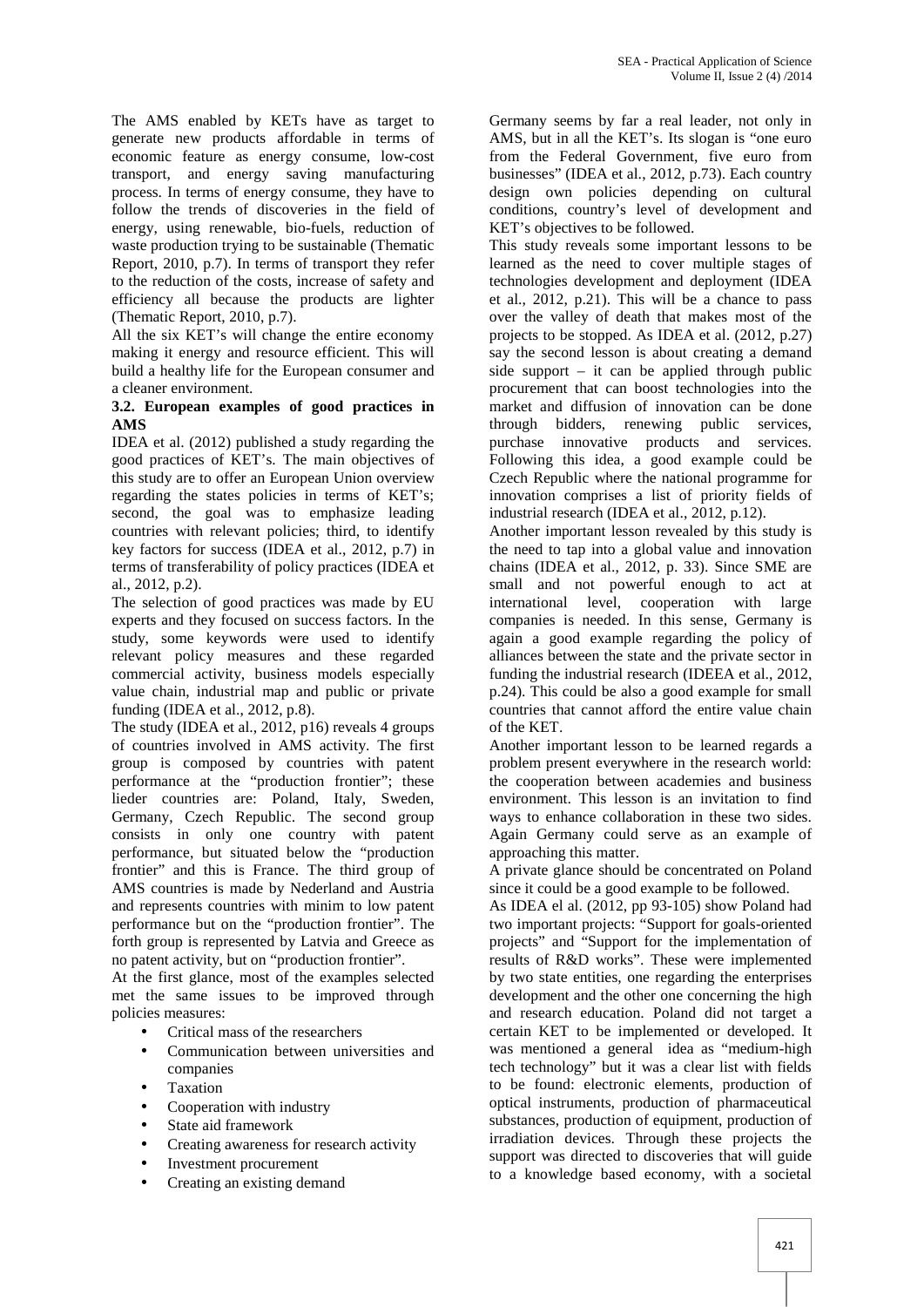impact, particular need of a given entrepreneur, creation of a prototype, implementation of R&D discoveries. In this way companies were obliged to submit two applications, one for research and the second for results implementation. The success of these policy measures is in fact a consequence of the entire synchronized policy, industrial and educational. Over this basement made in years of efforts, it is easy to develop and adapt new evolutions.

The IDEA et al. (2012) study revealed that every country had some premises to implement AMS and these are connected to the policies implemented in industry, education and research. All the AMS countries have an intensive production activity which seems to be a key element for AMS and a developed infrastructure according to this technology.

## **3.3. Perspective of AMS in Romania**

KET's require a very high qualified labour, huge activity of R&D and are capital intensive. They can be developed in small and medium sized companies organized in clusters. They receive state support consisting of founds and policies measures. In the following, these directions will be drowning through some statistical data or information supplied by authorized Romanian entities.

The Research and Development activity

According to the National Strategy for Research, Development and Innovation 2014-2020 (2014, p. 6), there are some insights about the strategy 2007- 2013 regarding the goals focused like the growth of the scientific production and the quantitative increase in the human research capital. Another success was a result of internationalization process by increasing the quantity and the quality of the scientific publications and the R&D projects evaluation become international. In comparison with international standards, Romania does not have enough numbers of researchers. A critical mass misses to implement and develop advances in the near future directions, especially regarding the multidisciplinary approach. The intra and inter sector mobility has little impact on knowledge propagation.

As EUROSTAT (2014) shows the R&D activity in Romania is the poorest in comparison with all the other European members arriving at 0.42% of GDP in 2012. Another statistics showed by EUROSTAT (2014) reveals that the research activity is almost isolated to the business environment and state: 0,12% in 2012 in business sector, 0,20% in government sector and 0,10% in higher education sector.

Due to this reality it's obvious the fact that the R&D sector in Romania is not seen as central point for the development.

 High level qualified labour in terms of present and the future

A statistical survey regarding the education in Romania (EDU-01, 2014) reflects that more than 40% of the total students study technical or industrial insights in 2012, which is a promising direction for the future. This could be a hope for implementing AMS in Romania.

IDEA et al. (2012, p.16) supplies a cruel Romanian reality regarding the KET's showing no sign of activityty, there is no important actor playing on the patent market, but there are some universities or projects founded by European Union with no significant impact.

 Small and medium sized companies organized in clusters

The Association of clusters from Romania (Clustero, 2011-2014) concentrates a number of 15 clusters in different areas where there is a national interest for competitiveness. Even if this kind of model of clusters is a pioneer activity in Romania, there is something important missing here: the activity of research. This pushes the limits between what is a Romanian cluster and how really works a modern cluster abroad, where KET's are on the every actor's list: state, research institute and private companies.

#### Entrepreneurship

The small and medium sized enterprises cover a turnover about 57% of the total turnover existing on the market (IMM-01, 2014). Even if they seem so important for the economy, the entrepreneurship lives in difficult conditions, uses instable labour in terms of fidelity, seems poorly connected to policy makers, and suffers because of high level taxes.

All this information reflects vulnerability in terms of R&D activity, state support, poor critical mass of researchers and lake of important actor (research institute, private company or state) involved in KET's or patents with national impact. It seems the future labour could be specialized in the new direction, and real hope could appear from the entrepreneurship and maybe from some existing clusters.

The National Strategy regarding the R&D activity refers for the first time explicitly to the KET's (National Strategy 20014-2020, pp.17-18) following the European Union 2020 Strategy where the KET's will boost SME, innovation, technological innovation in every European country, even Romania.

At least the future seems more optimistic than the present. The National Strategy for the Research, Development and Innovation shows the intention for creating a private sector in the research field with through entrepreneurship for innovation (National Strategy 20014-2020, p.14). Government will implement policies in this direction.

In a situation where there is almost nothing, the good news is that there is enough space to do what is needed, but it takes time and vision. Even if it seems too late to recuperate the time, taking into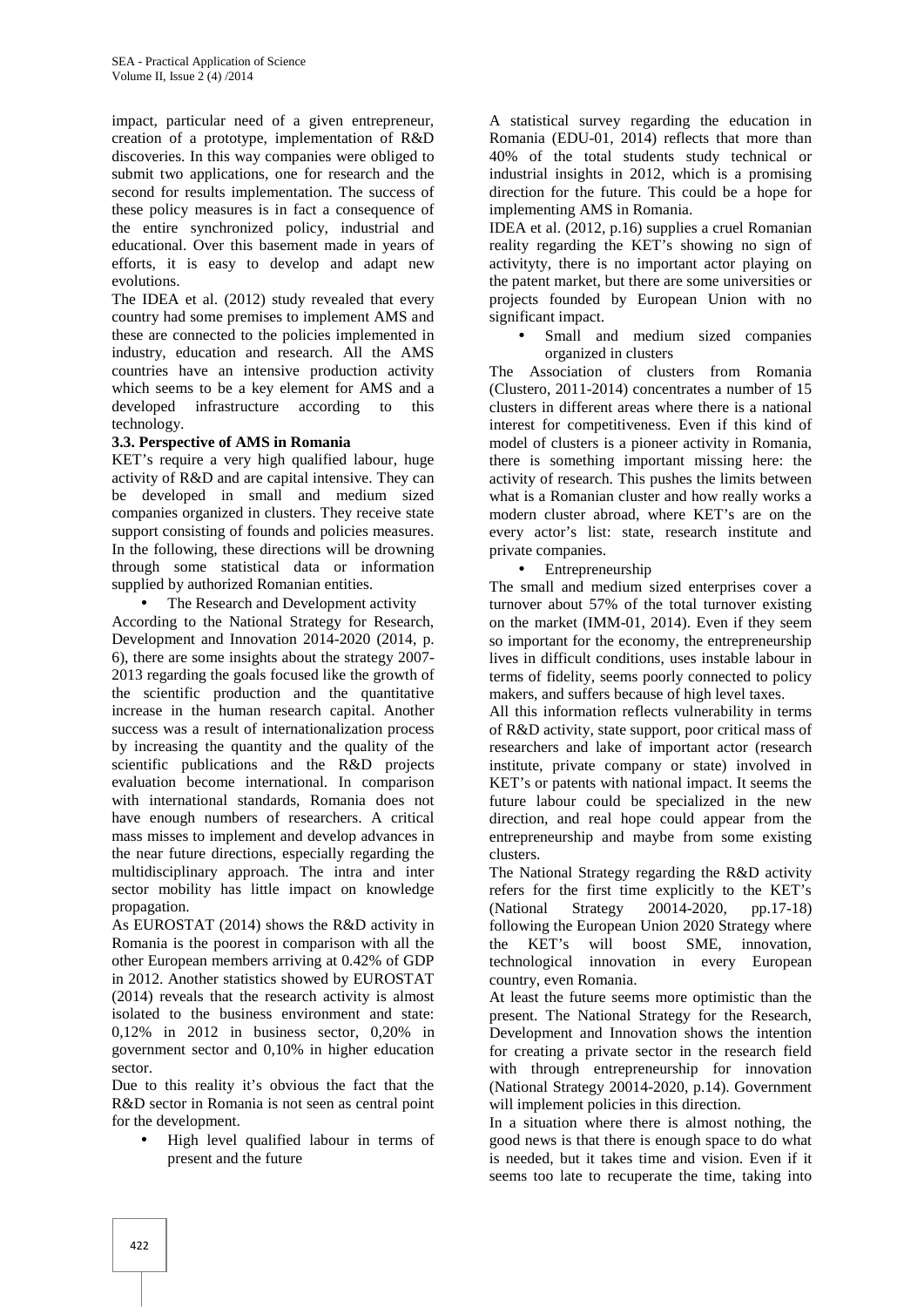consideration that most of the KET's advances could not pass over the laboratory level, this can be a chance for Romania to look carefully at the others more experienced and to learn from their experience.

In this way, Poland could offer a good example for building policies in time and follow a vision.

A right way for Romania could be to find alliances to cooperate as a partner into a value and innovative chain.

Another way to implement KET's is to take part in research partnerships. This could avoid situation of not finding resources to finance a project a project or to meet the valley of death situation. As the Thematic Reports.(2010, p. 37) shows the infrastructure and competitive energy prices will play an important role to attract investments. Then the access to the raw materials will be important.

For the moment, Romania did not decide yet a clear direction for the so called "smart choice" of one or more KET's. The AMS should be on the list following the Latvia or Greece example of being at the "production frontiere" and having no patent activity, or it could concentrate on other KET. In any choice It has to follow the priorities established by the objectives of the European Union and to assume the direction chosen there.

## **4. Conclusions**

Nowadays, the new entrants in an industrial sector create their own rules to play on the market, by designing new business models.

Technology is the core of the change and the predominant model implemented by actors will design the new landscape of any industry.

A technology become leader on the market only when it succeeds to pass over the laboratory borders and it is implemented into the existing products on the market.

The future trend of the industry will be designed by the need of small consumption of raw materials and small energy consume. These two parameters will be drivers for new discoveries that will be combined through KET's and will offer the right answer for these needs. Starting from now the production scales become more and more contracted and the miniaturization is the trend.

This paper tries to underline the importance of advances manufacturing systems as a KET which will close the value chain by new products. Since this concept is a very young technology, the approach is more theoretical, but there are already some examples existing as good practices to be followed. The general lines are offered by some European reports that present a clear picture of this new area. Some experiences showed into these reports could be an inspiration for Romania who has a very ambitious plan for next seven years (2007-2014) to implement politics for setting KET's.

In its own short history, AMS can already offer some good practice as examples to be followed by other countries. There are already some leaders existing on the market who decided to choose AMS as a KET to be implemented and developed. Poland could be a good example of an ex-communist country where KET's are implemented successfully, even AMS since proper policies were implemented years ago in research, education and industry and now it seems prepared for the future.

In this matter, Romania seems more vulnerable, since it does not have an infrastructure ready for KET's, but it has a very ambitious plan to be implemented in the next seven years through National Strategy for Research, Development and Innovation 20014-2020.

It is difficult to estimate the start since a regulation framework is needed to be settled.

There are some directions to be followed like to create conditions for entrepreneurship involved in research activity that could develop collaborations in an innovative value chain or to be inspired by Latvia or Greece that is already involved in the production activity without having own patents to be used.

It is the right moment to understand the importance of a synchronized vision in terms of infrastructure, education and research environment to offer proper conditions for the existing goals regarding the KET's.

The seven years between 2014- 2020 could be enough for some countries to get progress, but for Romania could not be enough to obtain the expected results. Besides to implement a plan, awareness is required and a vision is needed to correlate the steps to reach the goal creating an industry based on the best new technologies.

This study could be continued focusing on developing the drivers for implementing some KET's in Romania.

## **Acknowledgement**

This work was co-financed from the European Social Fund through Sectoral Operational Programme Human Resources Development 2007- 2013, project number POSDRU/159/1.5/S/142115 "Performance and excellence in doctoral and postdoctoral research in Romanian economics science domain"

## **References:**

- [1] Almidi, I., Villafranca, F.F. (2011) Innovation. Catch-up, and leadership in science-based industries.Industrial and Corporate Change 2011, Volume 21, Number 2, pp 345-375
- [2] Boons, F., Montalvo,C., Quist, J., Wagner,M. (2012) Sustainable innovation, business models and economic performance: an overview. Journal of Cleaner Production xxx (2012) pp 1-8